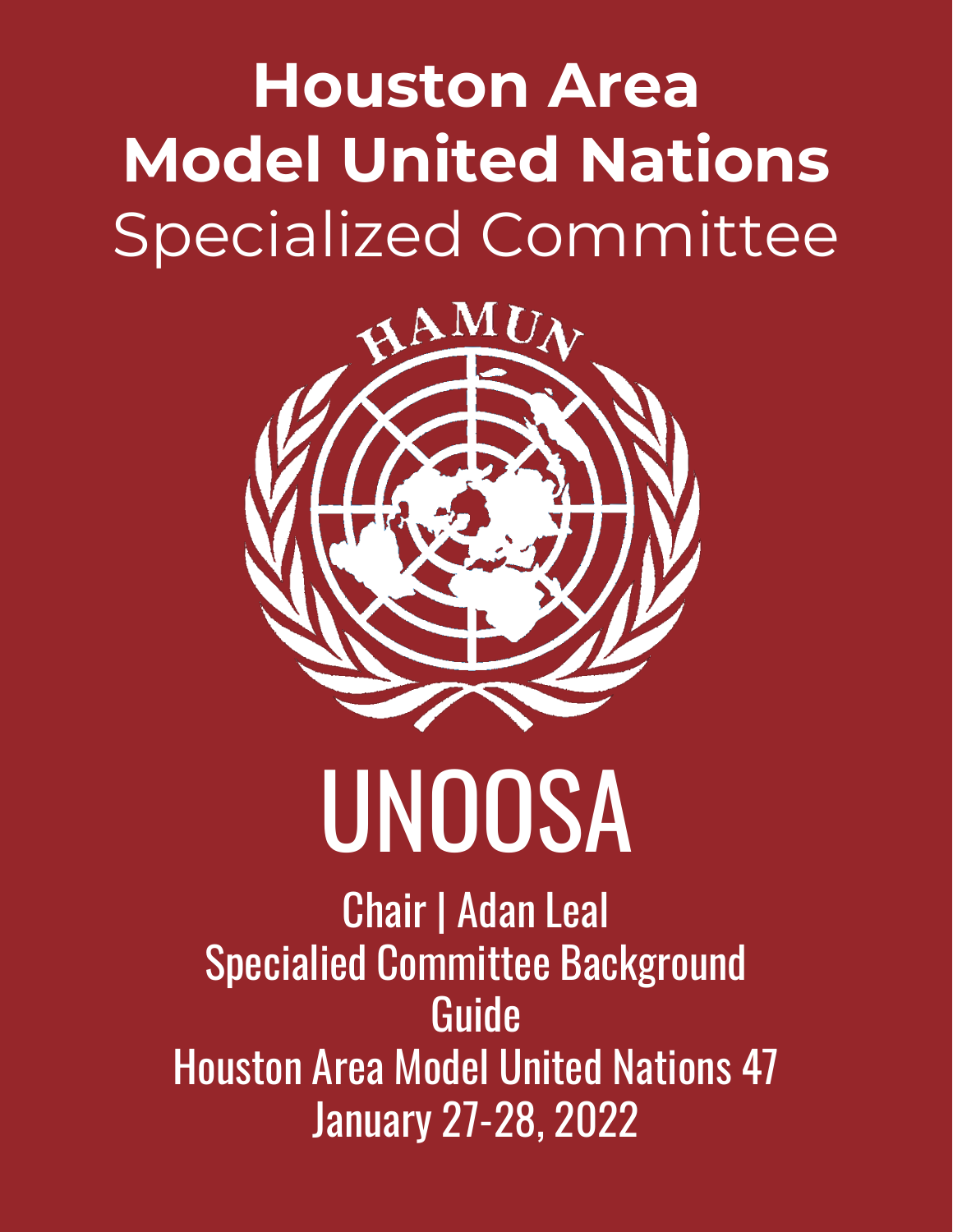### Copyright Notice

**1**

The contents of this document and any supplementary material are the sole intellectual property of Houston Area Model United Nations.

It may not be reproduced, republished, or used without the express written permission of Houston Area Model United Nations. Please email [staff@houstonareamun.org](mailto:staff@houstonareamun.org) with any questions.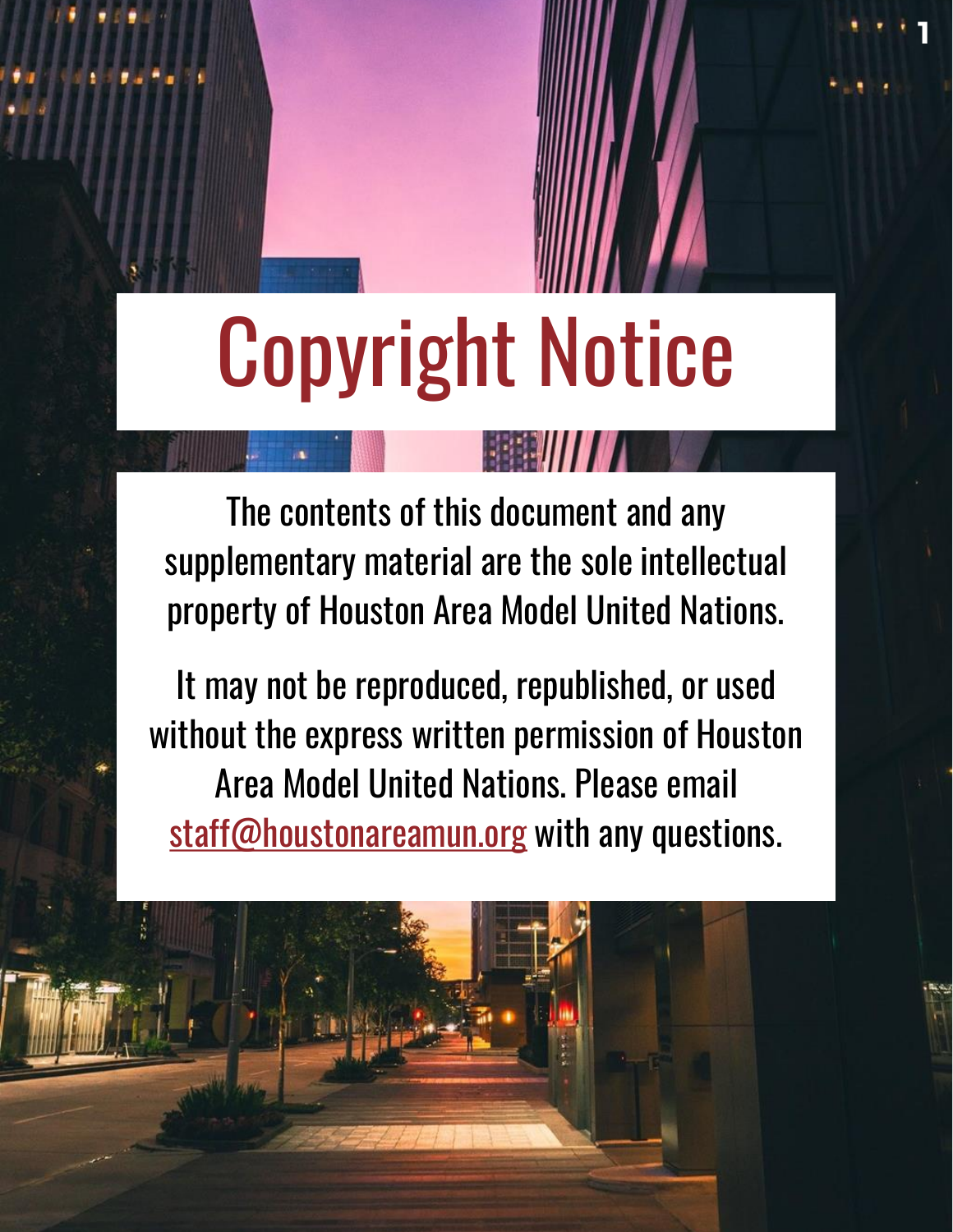## Note to Delegates

### **Delegates,**

I am Adan Leal, a senior at the University of Texas at Austin. I am studying finance and have done Model UN for almost nine years now and I am very excited for this conference. I cannot wait to see the solutions and creativity you guys have to bring to the table! I hope that you are as excited as I am to reach the stars and put our mark on space itself. Do let me know if there is anything I can do to help you prepare for this committee or any conference questions in general. I look forward to seeing you all in conference. See you soon!

### **Adan Leal**

Chair of UNOOSA adanleal99@email.com

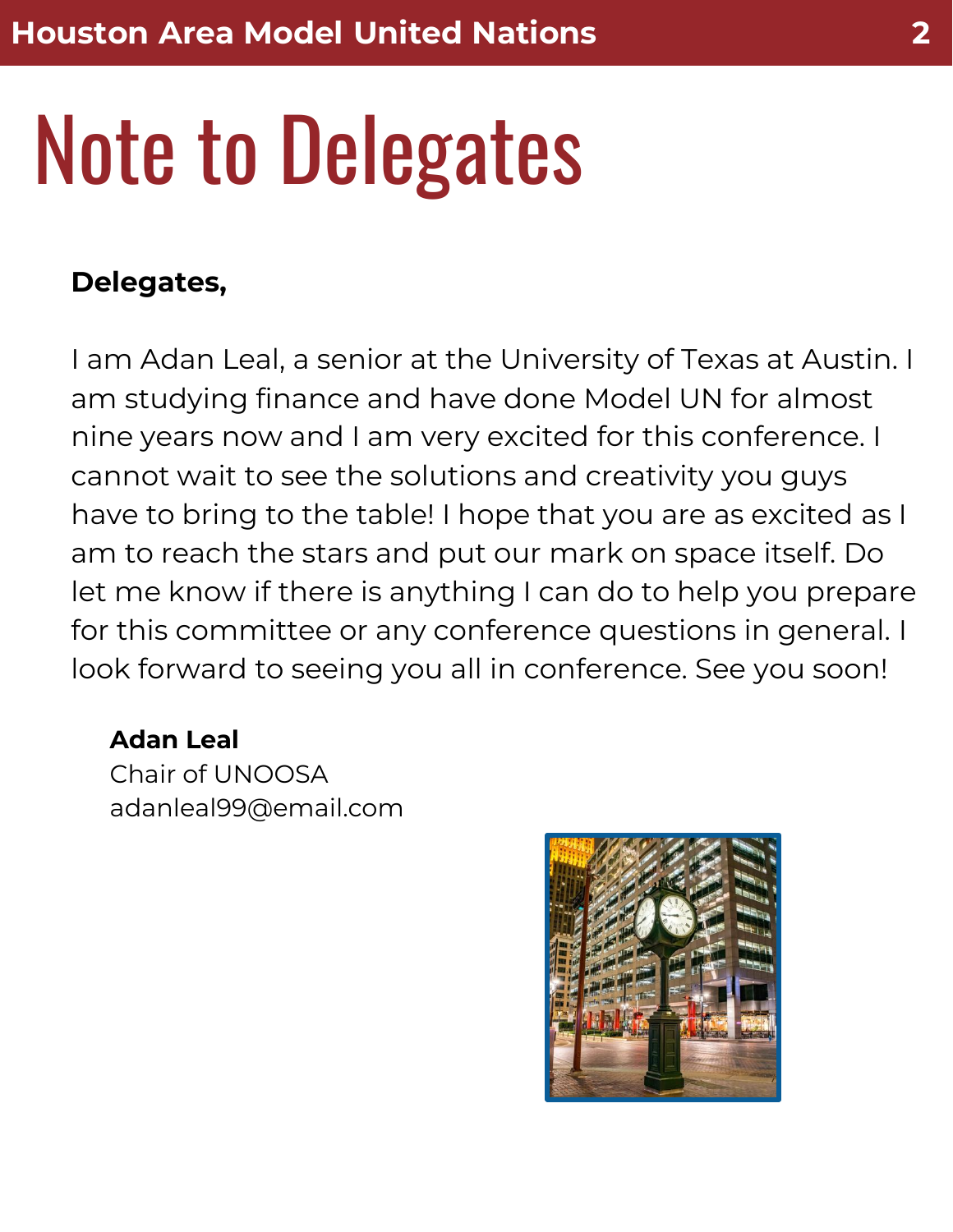

GA Plenary Chair | Adan Leal Houston Area Model United Nations 47 January 27-28, 2022

## What is UNOOSA?

The United Nations Office for Outer Space Affairs (UNOOSA) works to promote international cooperation in the peaceful use and exploration of space, and in the utilisation of space science and technology for sustainable economic and social development. The Office assists any United Nations Member States to establish legal and regulatory frameworks to govern space activities and strengthens the capacity of developing countries to use space science technology and applications for development by helping to integrate space capabilities into national development programmes.

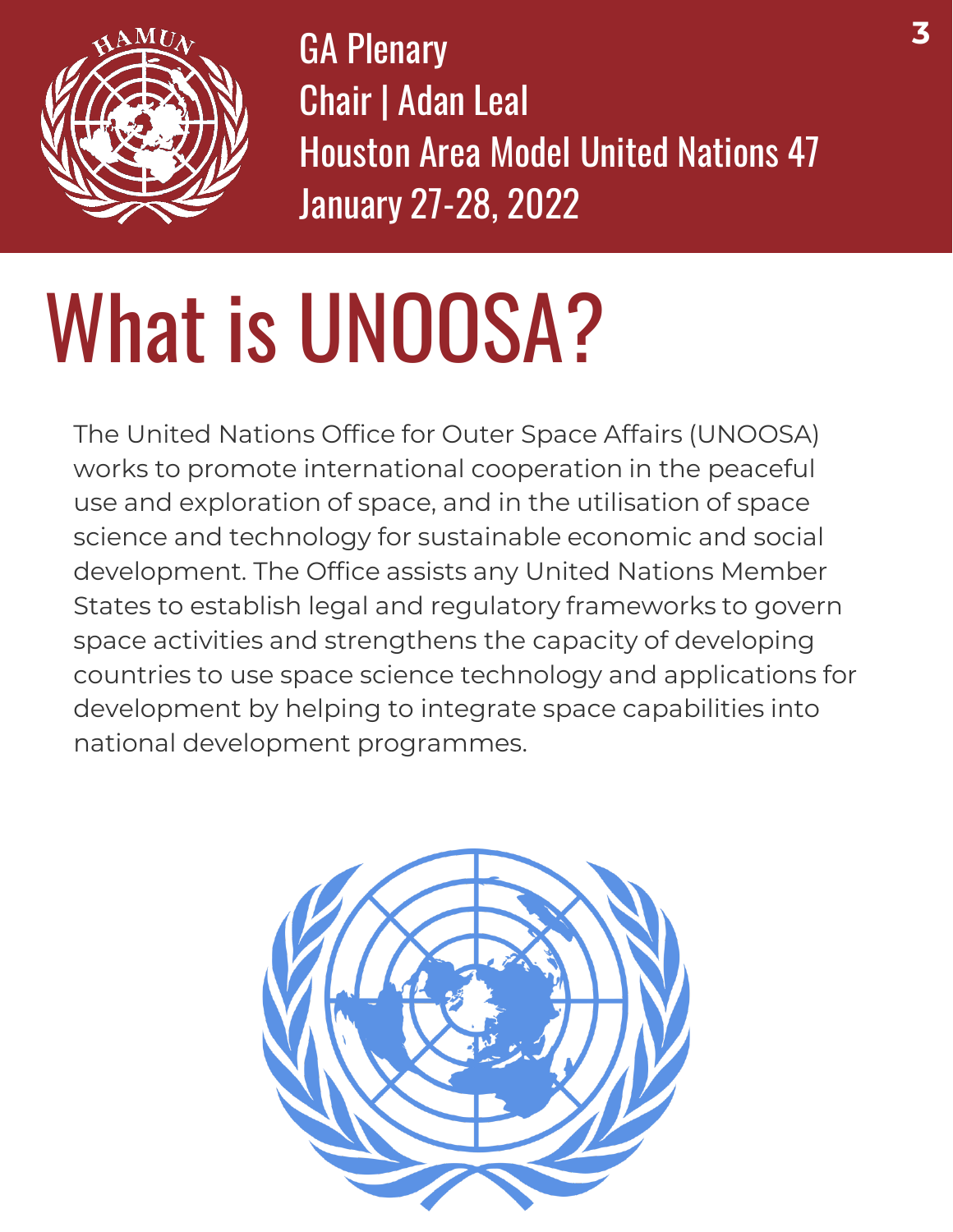### Topic 1: Commericalization of Space Travel

#### **Statement of the Problem**

As time has continued throughout the 20<sup>th</sup> and 2<sup>1st</sup> centuries, the space economy has grown more and more important to the modern world. The commercial use of satellites for utilities on earth is merely the beginning for the blossoming future of the space economy. The promise of space travel brings hopeful prospects of industry, resource extraction, and potentially even life all in space. Consequently, it is of the upmost importance that this committee pay mind to the increasing role the stars above plays for the future of cooperation of nations, and thus acts to preemptively curtail potential sources of conflicts among nations.

The issues both causing and stemming from the commercialization of space travel are threefold: the ambiguity of the current laws set in place, the obstacles set by space debris, and the potential issues that could arise from habitation in space. These should be the focus on legislation centered around commercialization of space.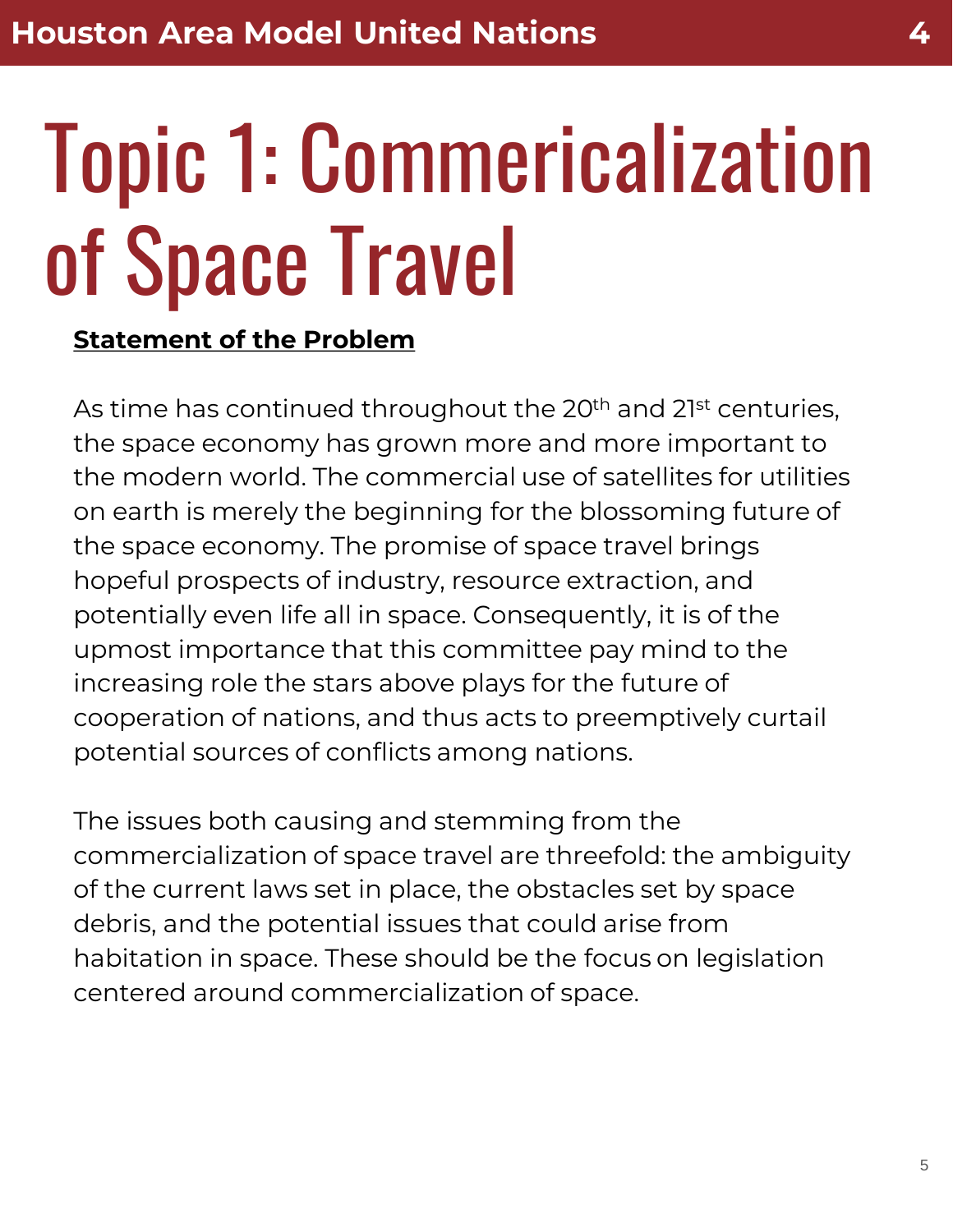#### **Ambiguity of the Laws**

As it stands, the standing agreement in place regulating the use of space and thus space travel is the Outer Space treaty. However, the treaty is intentionally ambiguous on key aspects of the nature of space travel and usage. Consequently, this allows scenarios rise such as the US legislation, the US Commercial Space Launch Competitiveness Act. A similarly vague piece of legislation that allows US industries to engage in the commercial exploration and exploitation of space resources, while remaining silent on sovereignty or ownership rights of the resources to begin with. Such legislation is paramount in terms of the state of space travel and would need to be addressed to ensure conflict is prevented.

### **Space Debris**

The usage of space over the decades has left the low orbit area of Earth to be cluttered with various bits of debris. As time goes on, this can prove to be fatal to the infantile space economy and could shut out chances to branch beyond Earth before any real attempts can be made. Space travel relies on access to space above all, and unchecked space debris threatens to choke off this access. This is a problem for all members of the current and hopeful space faring community. However, this problem is not equal in its instigators, and consequently leads to issues in attempting to resolve it. This committee must address the glaring, but difficult issue of space debris if the future of space travel is to be maintained.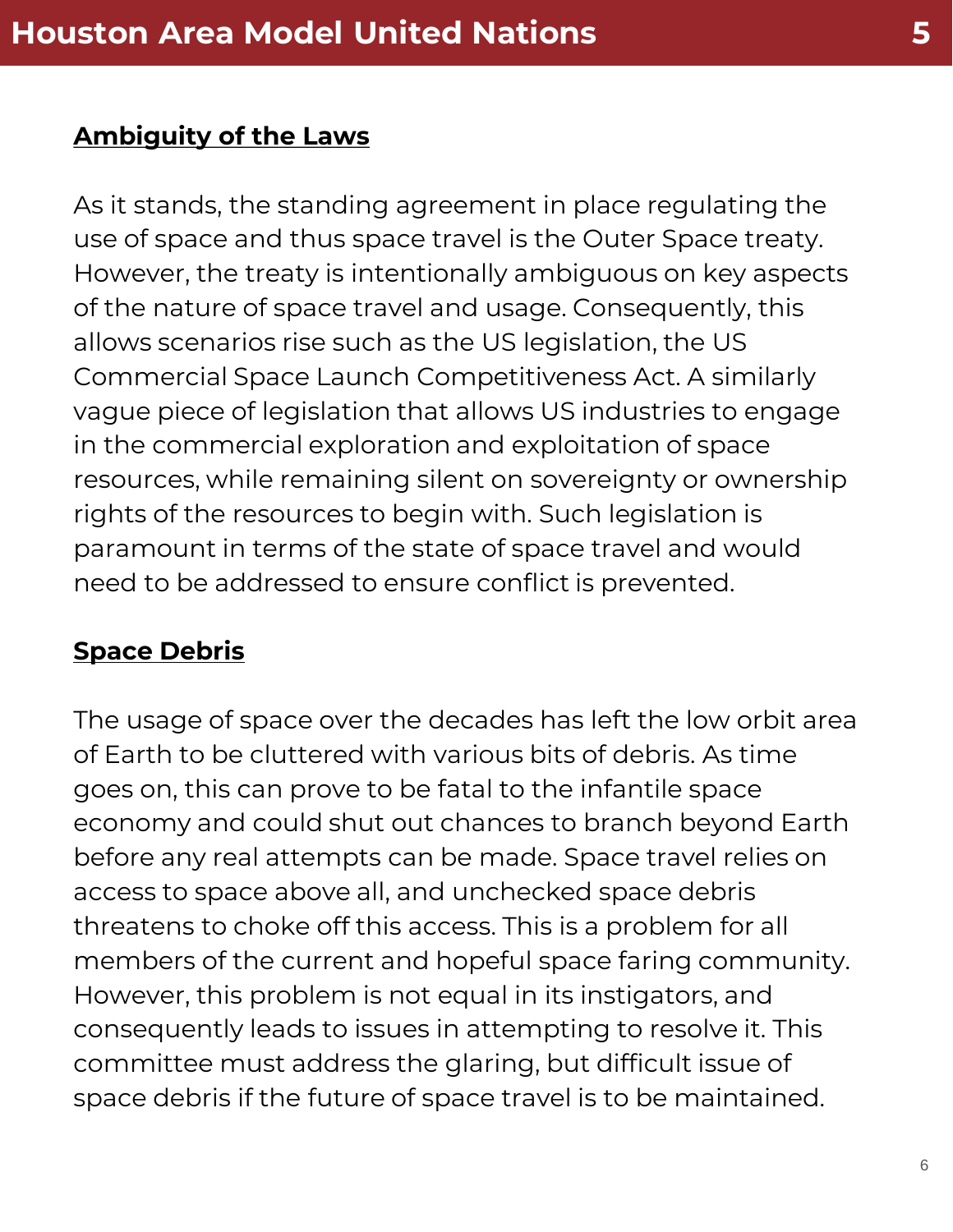#### **Space Habitation**

True colonies set in space are doubtlessly far beyond the current capabilities of space agencies, however, the thought must still be present for this committee. Events such as SpaceX's continuous successful launches into space would be inconsequential if the main goal were for space flight to be possible for private individuals. The issue stems from the fact that SpaceX looks further beyond just space flight and towards goals such as Mars to be achievable for industries to seek opportunities in. Therefore, in order to be proactive and curtail potential conflict stemming from lack of action now, this committee needs to address regulations governing possible and perhaps eventual space habitation beyond earth.

### **Questions to Consider**

- Who benefits from ambiguous legislations over space rights?
- How can scenarios such as space debris can be handled? Think of potential solutions for similar scenarios i.e., climate change
- What situations are parallel to a potential space economy opening up to the private sector.